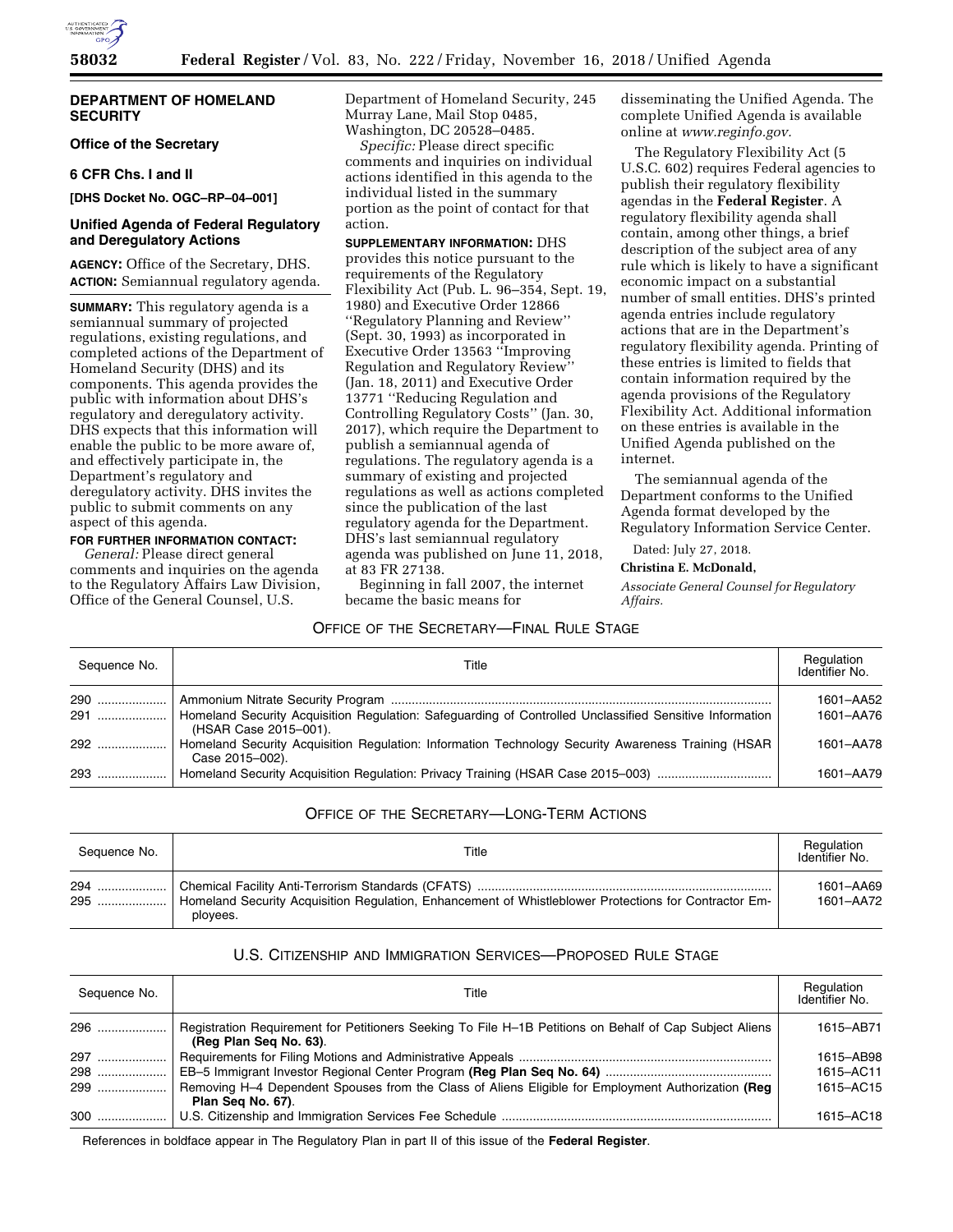# U.S. CITIZENSHIP AND IMMIGRATION SERVICES—FINAL RULE STAGE

| Sequence No. | Title                                                               | Regulation<br>Identifier No. |
|--------------|---------------------------------------------------------------------|------------------------------|
| 301          | EB-5 Immigrant Investor Program Modernization (Reg Plan Seq No. 73) | 1615-AC07                    |

# References in boldface appear in The Regulatory Plan in part II of this issue of the **Federal Register**.

# U.S. COAST GUARD—PROPOSED RULE STAGE

| Sequence No. | Title                                                                                     | Regulation<br>Identifier No. |
|--------------|-------------------------------------------------------------------------------------------|------------------------------|
|              | Financial Responsibility—Vessels; Superseded Pollution Funds (USCG-2017-0788) …………………………… | 1625-AC39                    |

# U.S. COAST GUARD—FINAL RULE STAGE

| Sequence No. | Title                                    | Regulation<br>Identifier No. |
|--------------|------------------------------------------|------------------------------|
| 303          | Seafarers' Access to Maritime Facilities | 1625-AC15                    |

# U.S. COAST GUARD—LONG-TERM ACTIONS

| Sequence No. | Title                                                                  | Regulation<br>Identifier No. |
|--------------|------------------------------------------------------------------------|------------------------------|
| 304          | Commercial Fishing Vessels—Implementation of 2010 and 2012 Legislation | 1625-AB85                    |

# U.S. CUSTOMS AND BORDER PROTECTION—LONG-TERM ACTIONS

| Sequence No. | Title | Regulation<br>Identifier No. |
|--------------|-------|------------------------------|
|              |       | 1651-AA70                    |
| $306$        |       | 1651-AA77                    |

# TRANSPORTATION SECURITY ADMINISTRATION—FINAL RULE STAGE

| Sequence No. | Title | Regulation<br>Identifier No. |
|--------------|-------|------------------------------|
| 307          |       | 1652-AA55                    |

References in boldface appear in The Regulatory Plan in part II of this issue of the **Federal Register**.

# U.S. IMMIGRATION AND CUSTOMS ENFORCEMENT—PROPOSED RULE STAGE

| Seauence No. | Title                                                                                                                 | Regulation<br>Identifier No. |
|--------------|-----------------------------------------------------------------------------------------------------------------------|------------------------------|
| 308          | Apprehension, Processing, Care and Custody of Alien Minors and Unaccompanied Alien Children (Reg<br>Plan Seg No. 83). | 1653-AA75                    |
| 309          |                                                                                                                       | 1653–AA77                    |

References in boldface appear in The Regulatory Plan in part II of this issue of the **Federal Register**.

# U.S. IMMIGRATION AND CUSTOMS ENFORCEMENT—FINAL RULE STAGE

| Sequence No. | Title                                                                                                                    | Regulation<br>Identifier No. |
|--------------|--------------------------------------------------------------------------------------------------------------------------|------------------------------|
| 310          | Procedures and Standards for Declining Surety Immigration Bonds and Administrative Appeal Require-<br>ment for Breaches. | 1653-AA67                    |
| 311          | Adjusting Program Fees for the Student and Exchange Visitor Program (Reg Plan Seq No. 85)                                | 1653-AA74                    |

References in boldface appear in The Regulatory Plan in part II of this issue of the **Federal Register**.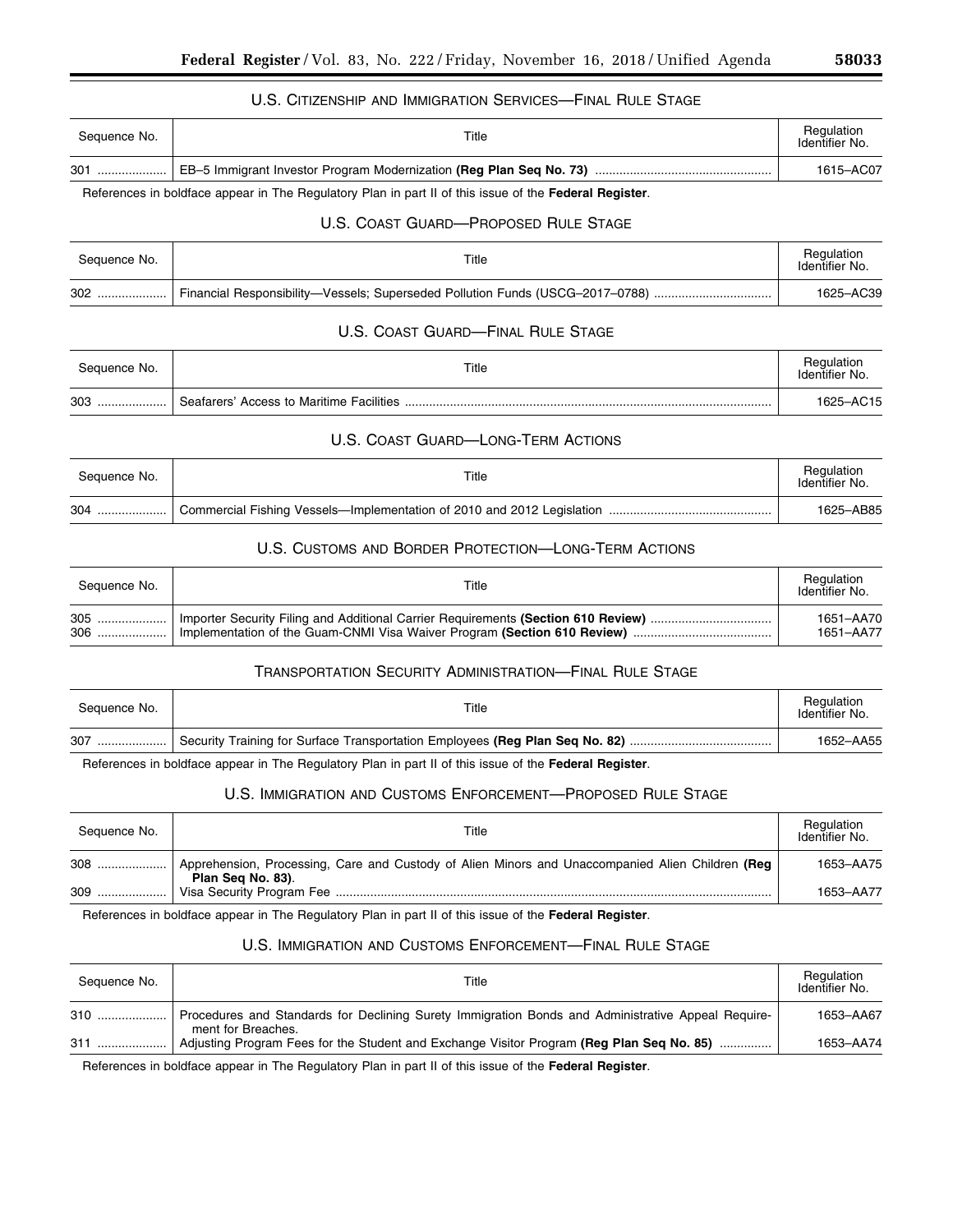## **DEPARTMENT OF HOMELAND SECURITY (DHS)**

*Office of the Secretary (OS)* 

Final Rule Stage

## **290. Ammonium Nitrate Security Program**

*E.O. 13771 Designation:* Other. *Legal Authority:* 6 U.S.C. 488 *et seq.* 

*Abstract:* This rulemaking will implement the December 2007 amendment to the Homeland Security Act entitled ''Secure Handling of Ammonium Nitrate.'' The amendment requires the Department of Homeland Security to ''regulate the sale and transfer of ammonium nitrate by an ammonium nitrate facility . . . to prevent the misappropriation or use of ammonium nitrate in an act of terrorism.'' DHS intends to publish a notice announcing the availability of a redacted version of a technical report developed by Sandia National Laboratories titled ''Ammonium Nitrate Security Program Technical Assessment.'' The report documents Sandia National Laboratories' technical research, testing, and findings related to the feasibility of weaponizing commercially available products containing ammonium nitrate. DHS intends to use this notice to solicit comments on the report and its application to the proposed Ammonium Nitrate Security Program rulemaking.

*Timetable:* 

| Action               | Date     | FR Cite     |
|----------------------|----------|-------------|
| ANPRM                | 10/29/08 | 73 FR 64280 |
| Correction           | 11/05/08 | 73 FR 65783 |
| <b>ANPRM Comment</b> | 12/29/08 |             |
| Period Fnd.          |          |             |
| <b>NPRM</b>          | 08/03/11 | 76 FR 46908 |
| Notice of Public     | 10/07/11 | 76 FR 62311 |
| Meetings.            |          |             |
| Notice of Public     | 11/14/11 | 76 FR 70366 |
| Meetings.            |          |             |
| <b>NPRM Comment</b>  | 12/01/11 |             |
| Period End.          |          |             |
| Notice of Avail-     | 02/00/19 |             |
| ability.             |          |             |
|                      |          |             |

*Regulatory Flexibility Analysis Required:* Yes.

*Agency Contact:* Jon MacLaren, Group Leader, Strategic Policy and Rulemaking, Department of Homeland Security, National Protection and Programs Directorate, Infrastructure Security Compliance Division (NPPD/ ISCD), 245 Murray Lane SW, Mail Stop 0610, Arlington, VA 20528–0610, *Phone:* 703 235–5263, *Fax:* 703 603– 4935, *Email: [jon.m.maclaren@](mailto:jon.m.maclaren@hq.dhs.gov) [hq.dhs.gov.](mailto:jon.m.maclaren@hq.dhs.gov)* 

*RIN:* 1601–AA52

## **291. Homeland Security Acquisition Regulation: Safeguarding of Controlled Unclassified Sensitive Information (HSAR Case 2015–001)**

*E.O. 13771 Designation:* Fully or Partially Exempt.

*Legal Authority:* 5 U.S.C. 301 to 302; 41 U.S.C. 1302; 41 U.S.C. 1303; 41 U.S.C. 1707

*Abstract:* This Homeland Security Acquisition Regulation (HSAR) rule would implement security and privacy measures to ensure Controlled Unclassified Information (CUI), such as Personally Identifiable Information (PII), is adequately safeguarded by DHS contractors. Specifically, the rule would define key terms, outline security requirements and inspection provisions for contractor information technology (IT) systems that store, process or transmit CUI, institute incident notification and response procedures, and identify post-incident credit monitoring requirements.

*Timetable:* 

| Action                                            | Date                 | FR Cite     |
|---------------------------------------------------|----------------------|-------------|
| <b>NPRM</b><br><b>NPRM Comment</b><br>Period End. | 01/19/17<br>03/20/17 | 82 FR 6429  |
| <b>NPRM Comment</b><br>Period Ex-<br>tended.      | 03/20/17             | 82 FR 14341 |
| <b>NPRM Comment</b><br>Period Fx-<br>tended Fnd.  | 04/19/17             |             |
| Final Rule                                        | 03/00/19             |             |

*Regulatory Flexibility Analysis Required:* Yes.

*Agency Contact:* Shaundra Duggans, Procurement Analyst, Department of Homeland Security, Office of the Chief Procurement Officer, Acquisition Policy and Legislation, 245 Murray Lane SW, Washington, DC 20528, *Phone:* 202 447– 0056, *Email: [shaundra.duggans@](mailto:shaundra.duggans@hq.dhs.gov) [hq.dhs.gov.](mailto:shaundra.duggans@hq.dhs.gov)* 

Nancy Harvey, Policy Analyst, Department of Homeland Security, Office of the Chief Procurement Officer, Room 3636–15, 301 7th Street SW, Washington, DC 20528, *Phone:* 202 447– 0956, *Email: [nancy.harvey@hq.dhs.gov.](mailto:nancy.harvey@hq.dhs.gov)  RIN:* 1601–AA76

### **292. Homeland Security Acquisition Regulation: Information Technology Security Awareness Training (HSAR Case 2015–002)**

*E.O. 13771 Designation:* Fully or Partially Exempt.

*Legal Authority:* 5 U.S.C. 301 and 302; 41 U.S.C. 1707; 41 U.S.C. 1302; 41 U.S.C. 1303

*Abstract:* This Homeland Security Acquisition Regulation (HSAR) rule would standardize information

technology security awareness training and DHS Rules of Behavior requirements for contractor and subcontractor employees who access DHS information systems and information resources or contractorowned and/or operated information systems and information resources capable of collecting, processing, storing, or transmitting controlled unclassified information (CUI).

*Timetable:* 

| Action                                            | Date                 | FR Cite     |
|---------------------------------------------------|----------------------|-------------|
| <b>NPRM</b><br><b>NPRM Comment</b><br>Period Fnd. | 01/19/17<br>03/20/17 | 82 FR 6446  |
| <b>NPRM Comment</b><br>Period Fx-<br>tended.      | 03/20/17             | 82 FR 14341 |
| <b>NPRM Comment</b><br>Period Fx-<br>tended Fnd.  | 04/19/17             |             |
| Final Rule                                        | 03/00/19             |             |

*Regulatory Flexibility Analysis Required:* Yes.

*Agency Contact:* Shaundra Duggans, Procurement Analyst, Department of Homeland Security, Office of the Chief Procurement Officer, Acquisition Policy and Legislation, 245 Murray Lane SW, Washington, DC 20528, *Phone:* 202 447– 0056, *Email: [shaundra.duggans@](mailto:shaundra.duggans@hq.dhs.gov) [hq.dhs.gov.](mailto:shaundra.duggans@hq.dhs.gov)* 

Nancy Harvey, Policy Analyst, Department of Homeland Security, Office of the Chief Procurement Officer, Room 3636–15, 301 7th Street SW, Washington, DC 20528, *Phone:* 202 447– 0956, *Email: [nancy.harvey@hq.dhs.gov.](mailto:nancy.harvey@hq.dhs.gov)  RIN:* 1601–AA78

# **293. Homeland Security Acquisition Regulation: Privacy Training (HSAR Case 2015–003)**

*E.O. 13771 Designation:* Fully or Partially Exempt.

*Legal Authority:* 5 U.S.C. 301 and 302; 41 U.S.C. 1707; 41 U.S.C. 1702; 41 U.S.C. 1303

*Abstract:* This Homeland Security Acquisition Regulation (HSAR) rule would require contractors to complete training that addresses the protection of privacy, in accordance with the Privacy Act of 1974, and the handling and safeguarding of Personally Identifiable Information and Sensitive Personally Identifiable Information.

*Timetable:* 

| Action                                            | Date                 | FR Cite     |
|---------------------------------------------------|----------------------|-------------|
| <b>NPRM</b><br><b>NPRM Comment</b><br>Period Fnd. | 01/19/17<br>03/20/17 | 82 FR 6425  |
| <b>NPRM Comment</b><br>Period Fx-<br>tended.      | 03/20/17             | 82 FR 14341 |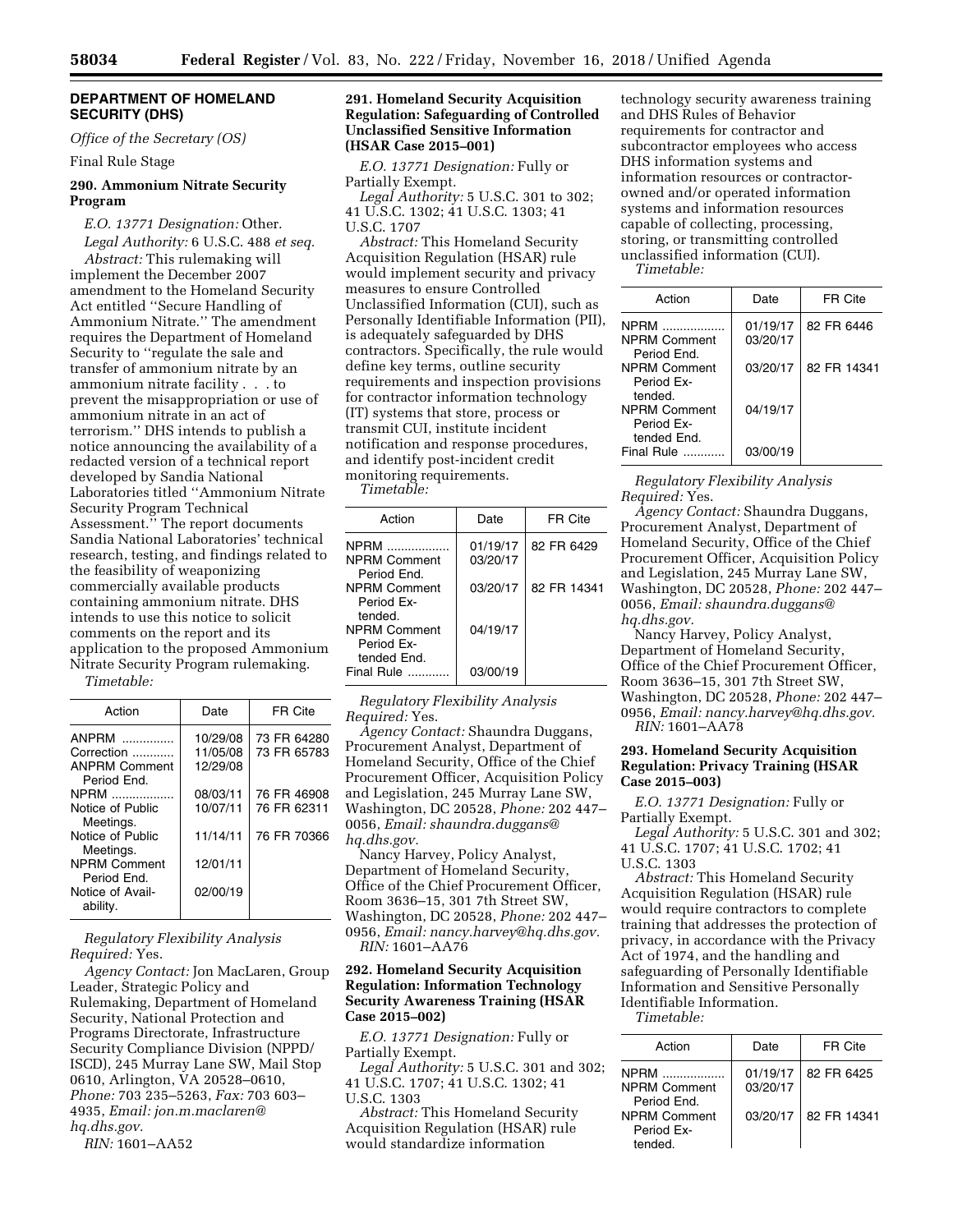| Action                                           | Date     | FR Cite |
|--------------------------------------------------|----------|---------|
| <b>NPRM Comment</b><br>Period Fx-<br>tended End. | 04/19/17 |         |
| Final Rule                                       | 03/00/19 |         |

*Regulatory Flexibility Analysis Required:* Yes.

*Agency Contact:* Candace Lightfoot, Procurement Analyst, Department of Homeland Security, Office of the Chief Procurement Officer, Acquisition Policy and Legislation, Room 3636–15, 301 7th Street SW, Washington, DC 20528, *Phone:* 202 447–0082, *Email: [candace.lightfoot@hq.dhs.gov.](mailto:candace.lightfoot@hq.dhs.gov)* 

Nancy Harvey, Policy Analyst, Department of Homeland Security, Office of the Chief Procurement Officer, Room 3636–15, 301 7th Street SW, Washington, DC 20528, *Phone:* 202 447– 0956, *Email: [nancy.harvey@hq.dhs.gov.](mailto:nancy.harvey@hq.dhs.gov)  RIN:* 1601–AA79

# **DEPARTMENT OF HOMELAND SECURITY (DHS)**

*Office of the Secretary (OS)* 

Long-Term Actions

# **294. Chemical Facility Anti-Terrorism Standards (CFATS)**

*E.O. 13771 Designation:* Other. *Legal Authority:* 6 U.S.C. 621 to 629 *Abstract:* The Department of Homeland Security (DHS) previously invited public comment on an advance notice of proposed rulemaking (ANPRM) for potential revisions to the Chemical Facility Anti-Terrorism Standards (CFATS) regulations. The ANPRM provided an opportunity for the public to provide recommendations for possible program changes. DHS is reviewing the public comments received in response to the ANPRM, after which DHS intends to publish a Notice of Proposed Rulemaking.

*Timetable:* 

| Action                                       | Date                 | FR Cite     |
|----------------------------------------------|----------------------|-------------|
| ANPRM<br><b>ANPRM Comment</b><br>Period Fnd. | 08/18/14<br>10/17/14 | 79 FR 48693 |
| <b>NPRM</b>                                  | To Be Determined     |             |

### *Regulatory Flexibility Analysis Required:* Yes.

*Agency Contact:* Jon MacLaren, Group Leader, Strategic Policy and Rulemaking, Department of Homeland Security, National Protection and Programs Directorate, Infrastructure Security Compliance Division (NPPD/ ISCD), 245 Murray Lane SW, Mail Stop 0610, Arlington, VA 20528–0610,

*Phone:* 703 235–5263, *Fax:* 703 603– 4935, *Email: [jon.m.maclaren@](mailto:jon.m.maclaren@hq.dhs.gov) [hq.dhs.gov.](mailto:jon.m.maclaren@hq.dhs.gov) RIN:* 1601–AA69

# **295. Homeland Security Acquisition Regulation, Enhancement of Whistleblower Protections for Contractor Employees**

*E.O. 13771 Designation:* Other. *Legal Authority:* sec. 827 of the National Defense Authorization Act (NDAA) for Fiscal Year 2013, (Pub. L. 112–239, enacted January 2, 2013); 41 U.S.C. 1302(a)(2); 41 U.S.C. 1707

*Abstract:* The Department of Homeland Security (DHS) is proposing to amend its Homeland Security Acquisition Regulation (HSAR) parts 3003 and 3052 to implement section 827 of the National Defense Authorization Act (NDAA) for Fiscal Year (FY) 2013 (Pub. L. 112–239, enacted January 2, 2013) for the United States Coast Guard (USCG). Section 827 of the NDAA for FY 2013 established enhancements to the Whistleblower Protections for Contractor Employees for all agencies subject to section 2409 of title 10, United States Code, which includes the USCG.

*Timetable:* 

| Action   | Date     | FR Cite |
|----------|----------|---------|
| NPRM<br> | 10/00/19 |         |

*Regulatory Flexibility Analysis Required:* Yes.

*Agency Contact:* Nancy Harvey, Policy Analyst, Department of Homeland Security, Office of the Chief Procurement Officer, Room 3636–15, 301 7th Street SW, Washington, DC 20528, *Phone:* 202 447–0956, *Email: [nancy.harvey@hq.dhs.gov.](mailto:nancy.harvey@hq.dhs.gov) RIN:* 1601–AA72

# **DEPARTMENT OF HOMELAND SECURITY (DHS)**

*U.S. Citizenship and Immigration Services (USCIS)* 

Proposed Rule Stage

**296. Registration Requirement for Petitioners Seeking To File H–1B Petitions on Behalf of Cap Subject Aliens** 

*Regulatory Plan:* This entry is Seq. No. 63 in part II of this issue of the **Federal Register**. *RIN:* 1615–AB71

# **297. Requirements for Filing Motions and Administrative Appeals**

*E.O. 13771 Designation:* Other.

*Legal Authority:* 5 U.S.C. 552; 5 U.S.C. 552a; 8 U.S.C. 1101; 8 U.S.C. 1103; 8 U.S.C. 1304; 6 U.S.C. 112

*Abstract:* This rule proposes to revise the requirements and procedures for the filing of motions and appeals before the Department of Homeland Security (DHS), U.S. Citizenship and Immigration Services (USCIS), and its Administrative Appeals Office (AAO). The proposed changes are intended to streamline the existing processes for filing motions and appeals and will reduce delays in the review and appellate process. This rule also proposes additional changes necessitated by the establishment of DHS and its components. The proposed changes are intended to promote simplicity, accessibility, and efficiency in the administration of USCIS appeals and motions. The Department also solicits public comment on proposed changes to the AAO's appellate jurisdiction.

*Timetable:* 

| Action | Date     | FR Cite |
|--------|----------|---------|
| NPRM   | 04/00/19 |         |

*Regulatory Flexibility Analysis Required:* Yes.

*Agency Contact:* William K. Renwick, Jr., Acting Deputy Chief, Department of Homeland Security, U.S. Citizenship and Immigration Services, Administrative Appeals Office, 20 Massachusetts Avenue NW, Washington, DC 20529–2090, *Phone:*  703 224–4546, *Email: [william.k.renwick@uscis.dhs.gov.](mailto:william.k.renwick@uscis.dhs.gov)* 

*RIN:* 1615–AB98

# **298. EB–5 Immigrant Investor Regional Center Program**

*Regulatory Plan:* This entry is Seq. No. 64 in part II of this issue of the **Federal Register**.

*RIN:* 1615–AC11

#### **299. Removing H–4 Dependent Spouses From the Class of Aliens Eligible for Employment Authorization**

*Regulatory Plan:* This entry is Seq. No. 67 in part II of this issue of the **Federal Register**.

*RIN:* 1615–AC15

### **300. U.S. Citizenship and Immigration Services Fee Schedule**

*E.O. 13771 Designation:* Fully or Partially Exempt.

*Legal Authority:* 8 U.S.C. 1356(m) *Abstract:* The Department of

Homeland Security, U.S. Citizenship and Immigration Services (USCIS) is currently engaging in a fee review pursuant to the requirements of the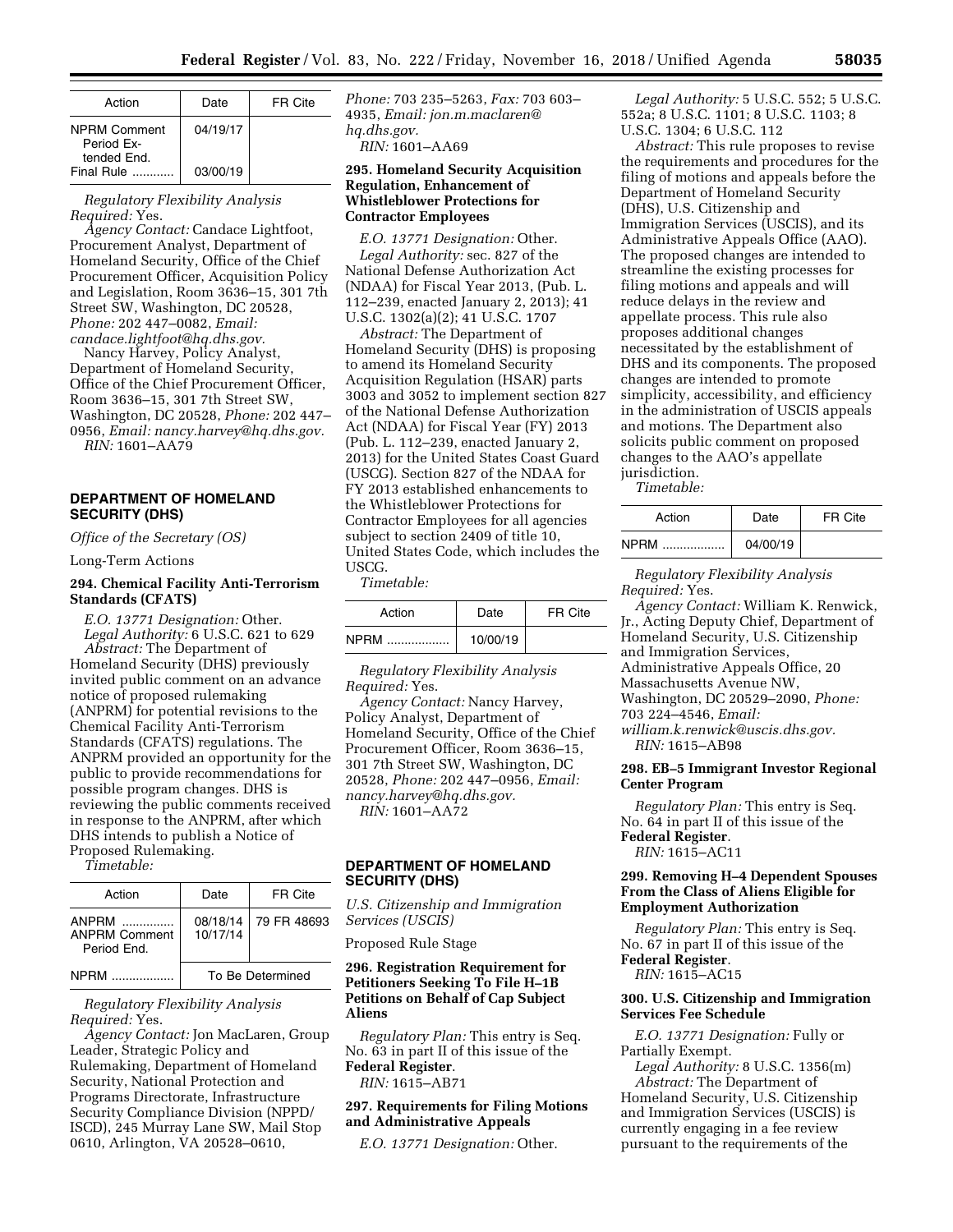Chief Financial Officers Act of 1990 (CFO Act), 31 U.S.C. 901–03 and the Immigration and Nationality Act, section 286(m), 8 U.S.C. 1356(m). The CFO Act requires each agency's chief financial officer to ''review, on a biennial basis, the fees, royalties, rents, and other charges imposed by the agency for services and things of value it provides, and make recommendations on revising those charges to reflect costs incurred by it in providing those services and things of value.'' The results of that fee review may result in a need to adjust the fee schedule for requesting immigration benefits from USCIS.

*Timetable:* 

| Action      | Date     | FR Cite |
|-------------|----------|---------|
| <b>NPRM</b> | 02/00/19 |         |

*Regulatory Flexibility Analysis Required:* Yes.

*Agency Contact:* Joseph D. Moore, Chief Financial Officer, Department of Homeland Security, U.S. Citizenship and Immigration Services, Suite 4018, 20 Massachusetts Avenue NW, Washington, DC 20529, *Phone:* 202– 272–1969, *Fax:* 202–272–1970, *Email: [joseph.moore@uscis.dhs.gov.](mailto:joseph.moore@uscis.dhs.gov)* 

*RIN:* 1615–AC18

# **DEPARTMENT OF HOMELAND SECURITY (DHS)**

*U.S. Citizenship and Immigration Services (USCIS)* 

Final Rule Stage

# **301. EB–5 Immigrant Investor Program Modernization**

*Regulatory Plan:* This entry is Seq. No. 73 in part II of this issue of the **Federal Register**.

*RIN:* 1615–AC07

# **DEPARTMENT OF HOMELAND SECURITY (DHS)**

*U.S. Coast Guard (USCG)* 

Proposed Rule Stage

### **302. Financial Responsibility—Vessels; Superseded Pollution Funds (USCG– 2017–0788)**

*E.O. 13771 Designation:* Not subject to, not significant.

*Legal Authority:* 33 U.S.C. 2704; 33 U.S.C. 2716 and 2716a; 42 U.S.C. 9607 to 9609; 6 U.S.C. 552; E.O. 12580; sec. 7(b), 3 CFR, 1987; Comp., p. 193; E.O. 12777, secs. 4 and 5, 3 CFR, 1991 Comp., p. 351, as amended by E.O.

13286, sec. 89, 3; 3 CFR, 2004 Comp., p. 166, and by E.O. 13638, sec. 1, 3 CFR, 2014 Comp., p.227; Department of Homeland; Security Delegation Nos. 0170.1 and 5110, Revision 01

*Abstract:* The Coast Guard proposes to amend its rule on vessel financial responsibility to include tank vessels greater than 100 gross tons, to clarify and strengthen the rule's reporting requirements, to conform its rule to current practice, and to remove two superseded regulations. This rulemaking will ensure the Coast Guard has current information when there are significant changes in a vessel's operation, ownership, or evidence of financial responsibility, and reflect current best practices in the Coast Guard's management of the Certificate of Financial Responsibility Program. This rulemaking will also promote the Coast Guard's missions of maritime stewardship, maritime security, and maritime safety.

*Timetable:* 

| Action | Date     | FR Cite |
|--------|----------|---------|
| NPRM   | 12/00/18 |         |

*Regulatory Flexibility Analysis Required:* Yes.

*Agency Contact:* Benjamin White, Project Manager, National Pollution Funds Center, Department of Homeland Security, U.S. Coast Guard, 2703 Martin Luther King Jr. Avenue SE, STOP 7605, Washington, DC 20593–7605, *Phone:*  202–795–6066, *Email: [benjamin.h.white@uscg.mil.](mailto:benjamin.h.white@uscg.mil)  RIN:* 1625–AC39

# **DEPARTMENT OF HOMELAND SECURITY (DHS)**

*U.S. Coast Guard (USCG)* 

#### Final Rule Stage

# **303. Seafarers' Access to Maritime Facilities**

*E.O. 13771 Designation:* Not subject to, not significant.

*Legal Authority:* 33 U.S.C. 1226; 33 U.S.C. 1231; Pub. L. 111–281, sec. 811

*Abstract:* This regulatory action will implement section 811 of the Coast Guard Authorization Act of 2010 (Pub. L. 111–281), which requires the owner/ operator of a facility regulated by the Coast Guard under the Maritime Transportation Security Act of 2002 (Pub. L. 107–295) (MTSA) to provide a system that enables seafarers and certain other individuals to transit between vessels moored at the facility and the facility gate in a timely manner at no cost to the seafarer or other individual.

Ensuring that such access through a facility is consistent with the security requirements in MTSA is part of the Coast Guard's Ports, Waterways, and Coastal Security (PWCS) mission.

*Timetable:* 

| Action                                           | Date                 | <b>FR Cite</b>             |
|--------------------------------------------------|----------------------|----------------------------|
| <b>NPRM</b><br><b>NPRM Comment</b><br>Period Re- | 12/29/14<br>05/27/15 | 79 FR 77981<br>80 FR 30189 |
| opened.<br><b>NPRM Comment</b><br>Period End.    | 07/01/15             |                            |
| Final Rule                                       | 10/00/18             |                            |

*Regulatory Flexibility Analysis Required:* Yes.

*Agency Contact:* LCDR Yamaris Barril, Project Manager, Department of Homeland Security, U.S. Coast Guard, 2703 Martin Luther King Jr. Avenue SE, Commandant (CG–FAC–2) STOP 7501, Washington, DC 20593, *Phone:* 202– 372–1151, *Email: [yamaris.d.barril@](mailto:yamaris.d.barril@uscg.mil) [uscg.mil.](mailto:yamaris.d.barril@uscg.mil)* 

*RIN:* 1625–AC15

# **DEPARTMENT OF HOMELAND SECURITY (DHS)**

*U.S. Coast Guard (USCG)* 

Long-Term Actions

# **304. Commercial Fishing Vessels— Implementation of 2010 and 2012 Legislation**

*E.O. 13771 Designation:* Other.

*Legal Authority:* Pub. L. 111–281

*Abstract:* The Coast Guard proposes to implement those requirements of 2010 and 2012 legislation that pertain to uninspected commercial fishing industry vessels and that took effect upon enactment of the legislation but that, to be implemented, require amendments to Coast Guard regulations affecting those vessels. The applicability of the regulations is being changed, and new requirements are being added to safety training, equipment, vessel examinations, vessel safety standards, the documentation of maintenance, and the termination of unsafe operations. This rulemaking promotes the Coast Guard's maritime safety mission.

*Timetable:* 

| Action                                                      | Date                 | FR Cite                    |
|-------------------------------------------------------------|----------------------|----------------------------|
| NPRM <b>New Struck</b><br><b>NPRM Comment</b><br>Period Ex- | 06/21/16<br>08/15/16 | 81 FR 40437<br>81 FR 53986 |
| tended.<br><b>NPRM Comment</b><br>Period Fnd.               | 10/19/16             |                            |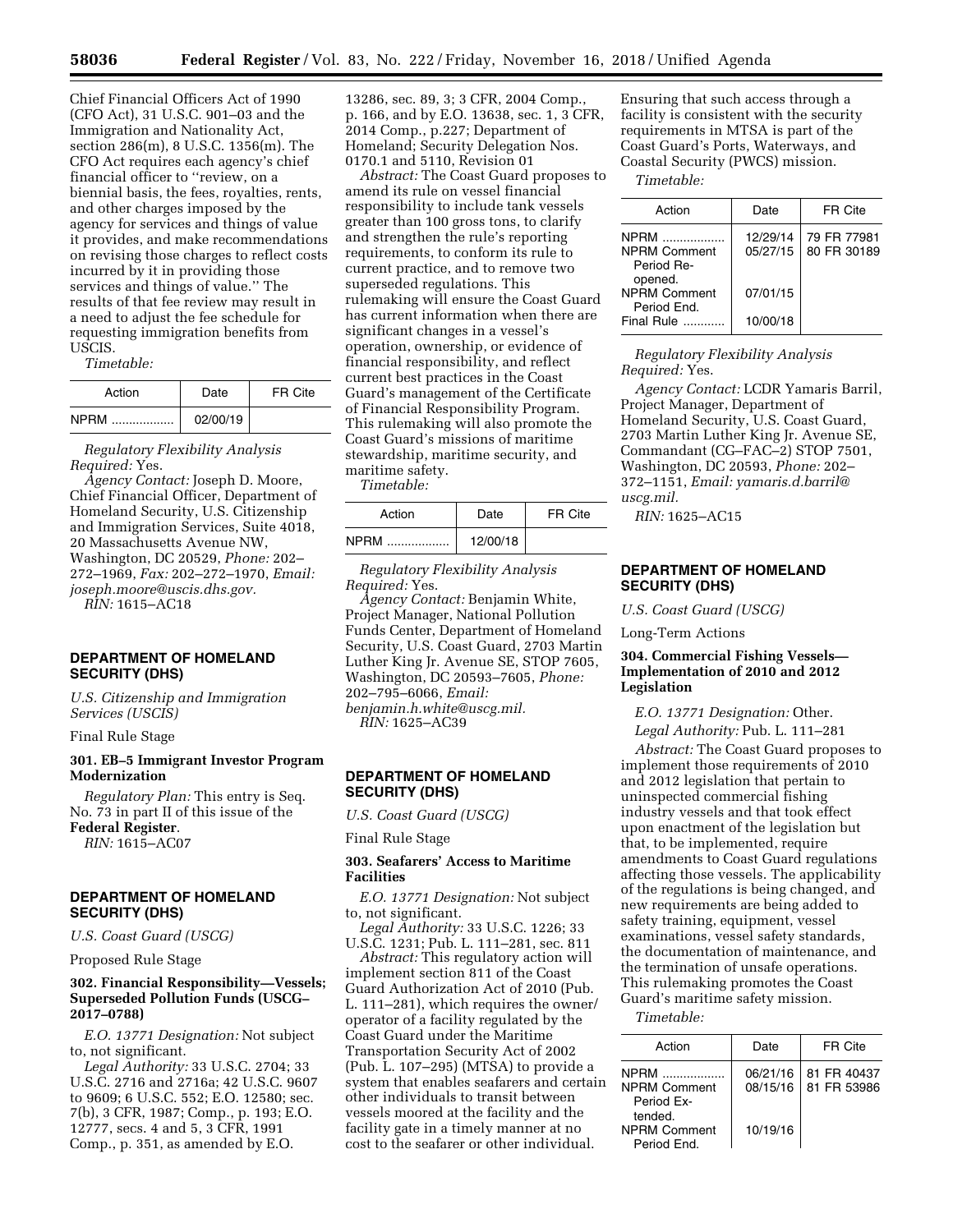| Action                                  | Date             | FR Cite |
|-----------------------------------------|------------------|---------|
| Second NPRM<br>Comment Pe-<br>riod Fnd. | 12/18/16         |         |
| Final Rule                              | To Be Determined |         |

*Regulatory Flexibility Analysis Required:* Yes.

*Agency Contact:* Mr. Joseph Myers, Project Manager, Department of Homeland Security, U.S. Coast Guard, 2703 Martin Luther King Jr. Avenue SE, STOP 7501, Washington, DC 20593– 7501, *Phone:* 202–372–1249, *Email: [joseph.d.myers@uscg.mil.](mailto:joseph.d.myers@uscg.mil)* 

*RIN:* 1625–AB85

# **DEPARTMENT OF HOMELAND SECURITY (DHS)**

*U.S. Customs and Border Protection (USCBP)* 

Long-Term Actions

# **305. Importer Security Filing and Additional Carrier Requirements (Section 610 Review)**

*E.O. 13771 Designation:* Regulatory. *Legal Authority:* Pub. L. 109–347, sec. 203; 5 U.S.C. 301; 19 U.S.C. 66; 19 U.S.C. 1431; 19 U.S.C. 1433 to 1434; 19 U.S.C. 1624; 19 U.S.C. 2071 (note); 46 U.S.C. 60105

*Abstract:* This final rule implements the provisions of section 203 of the Security and Accountability for Every Port Act of 2006. On November 25, 2008, Customs and Border Protection (CBP) published an interim final rule (CBP Dec. 08–46) in the **Federal Register** (73 FR 71730), that finalized most of the provisions proposed in the Notice of Proposed Rulemaking. It requires carrier and importers to provide to CBP, via a CBP approved electronic data interchange system, certain advance information pertaining to cargo brought into the United States by vessel to enable CBP to identify highrisk shipments to prevent smuggling and ensure cargo safety and security. The interim final rule did not finalize six data elements that were identified as areas of potential concern for industry during the rulemaking process and, for which, CBP provided some type of flexibility for compliance with those data elements. CBP solicited public comment on these six data elements and also invited comments on the revised Regulatory Assessment and Final Regulatory Flexibility Analysis. (See 73 FR 71782–85 for regulatory text and 73 CFR 71733–34 for general discussion.) The remaining requirements of the rule were adopted as final.

| Timetable: |  |  |
|------------|--|--|
|            |  |  |

| Action                                                 | Date                 | FR Cite                    |
|--------------------------------------------------------|----------------------|----------------------------|
| NPRM<br>NPRM Comment<br>Period End.                    | 01/02/08<br>03/03/08 | 73 FR 90                   |
| NPRM Comment<br>Period Ex-<br>tended.                  | 02/01/08             | 73 FR 6061                 |
| NPRM Comment<br>Period End.                            | 03/18/08             |                            |
| Interim Final Rule<br>Interim Final Rule<br>Effective. | 11/25/08<br>01/26/09 | 73 FR 71730                |
| Interim Final Rule<br>Comment Pe-<br>riod End.         | 06/01/09             |                            |
| Correction<br>Correction                               | 07/14/09<br>12/24/09 | 74 FR 33920<br>74 FR 68376 |
| Final Action                                           |                      | To Be Determined           |

*Regulatory Flexibility Analysis Required:* Yes. *Agency Contact:* Craig Clark, Branch Chief, Advance Data Programs and Cargo Initiatives, Department of

Homeland Security, U.S. Customs and Border Protection, 1300 Pennsylvania Avenue NW, Washington, DC 20229, *Phone:* 202–344–3052, *Email: [craig.clark@cbp.dhs.gov.](mailto:craig.clark@cbp.dhs.gov)* 

*RIN:* 1651–AA70

# **306. Implementation of the Guam-CNMI Visa Waiver Program (Section 610 Review)**

*E.O. 13771 Designation:* Fully or Partially Exempt.

*Legal Authority:* Pub. L. 110–229, sec. 702

*Abstract:* The interim final rule amends Department of Homeland Security (DHS) regulations to implement section 702 of the Consolidated Natural Resources Act of 2008 (CNRA). This law extends the immigration laws of the United States to the Commonwealth of the Northern Mariana Islands (CNMI) and provides for a joint visa waiver program for travel to Guam and the CNMI. This rule implements section 702 of the CNRA by amending the regulations to replace the current Guam Visa Waiver Program with a new Guam-CNMI Visa Waiver Program. The amended regulations set forth the requirements for nonimmigrant visitors who seek admission for business or pleasure and solely for entry into and stay on Guam or the CNMI without a visa. This rule also establishes six ports of entry in the CNMI for purposes of administering and enforcing the Guam-CNMI Visa Waiver Program. Section 702 of the Consolidated Natural Resources Act of 2008 (CNRA), subject to a transition period, extends the immigration laws of the United States to the Commonwealth of the Northern

Mariana Islands (CNMI) and provides for a visa waiver program for travel to Guam and/or the CNMI. On January 16, 2009, the Department of Homeland Security (DHS), Customs and Border Protection (CBP), issued an interim final rule in the **Federal Register** replacing the then-existing Guam Visa Waiver Program with the Guam-CNMI Visa Waiver Program and setting forth the requirements for nonimmigrant visitors seeking admission into Guam and/or the CNMI under the Guam-CNMI Visa Waiver Program. As of November 28, 2009, the Guam-CNMI Visa Waiver Program is operational. This program allows nonimmigrant visitors from eligible countries to seek admission for business or pleasure for entry into Guam and/or the CNMI without a visa for a period of authorized stay not to exceed 45 days. This rulemaking would finalize the January 2009 interim final rule.

*Timetable:* 

| Action                                                                  | Date     | FR Cite     |
|-------------------------------------------------------------------------|----------|-------------|
| Interim Final Rule                                                      | 01/16/09 | 74 FR 2824  |
| Interim Final Rule<br>Fffective.                                        | 01/16/09 |             |
| Interim Final Rule<br>Comment Pe-<br>riod Fnd.                          | 03/17/09 |             |
| <b>Technical Amend-</b><br>ment; Change<br>of Implementa-<br>tion Date. | 05/28/09 | 74 FR 25387 |
| <b>Final Action</b>                                                     | 12/00/19 |             |

*Regulatory Flexibility Analysis Required:* No.

*Agency Contact:* Cheryl C. Peters, Program Manager, Office of Field Operations, Department of Homeland Security, U.S. Customs and Border Protection, 1300 Pennsylvania Avenue NW, 3.3C–12, Washington, DC 20229, *Phone:* 202 344–1707, *Email: [cheryl.c.peters@cbp.dhs.gov](mailto:cheryl.c.peters@cbp.dhs.gov)*.

*RIN:* 1651–AA77

# **DEPARTMENT OF HOMELAND SECURITY (DHS)**

*Transportation Security Administration (TSA)* 

Final Rule Stage

# **307. Security Training for Surface Transportation Employees**

*Regulatory Plan:* This entry is Seq. No. 82 in part II of this issue of the **Federal Register**.

*RIN:* 1652–AA55